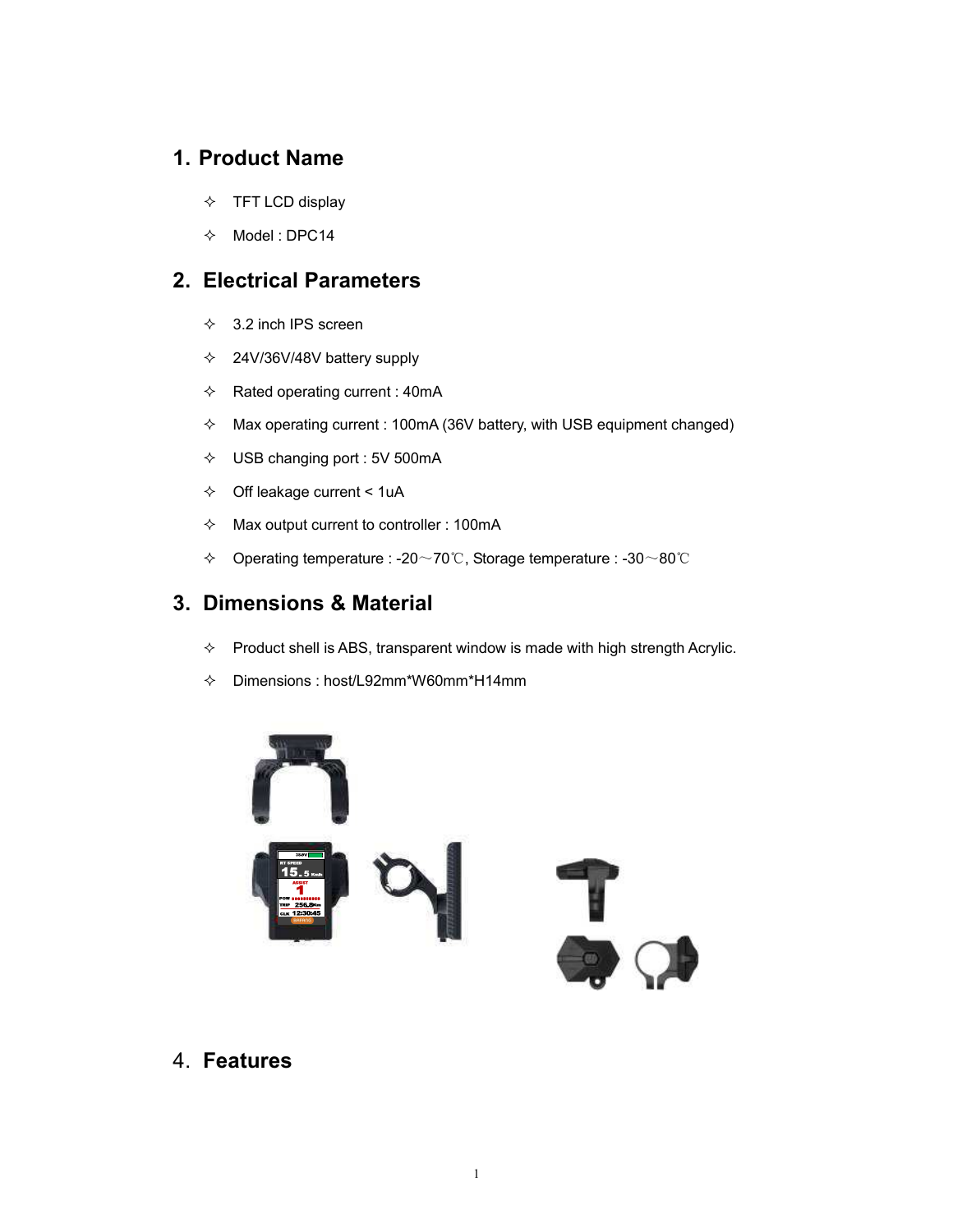- $\div$  Suitable for low temperature, Max -20℃.
- $\div$  High-contrast 3.2inch IPS colorful matrix screen.
- $\Diamond$  Ergonomic external button design, easy to operate.
- ! **Speed display :** AVG SPEED, MAX SPEED, SPEED(Real-time).
- ! **Kilometer / Mile :** Can be set according to customers' habits.
- ! **Smart battery indicator :** Provide a reliable battery indicator.
- ! **9-level Assist :** 3-level/5-level/9-level optional.
- ! **Mileage indicator :** Odometer/Trip distance/ Clock/ Riding time.
- ! **Power/Current indicator :** real time power indicator, digital or analog or Current.
- $\Leftrightarrow$  **Error code indicator.**
- ! **Software upgraded :** Software can be upgraded through UART.
- ! **USB charging port :** 5V/500mA

### **5. TFT screen instructions**



**6. Functional Description** 

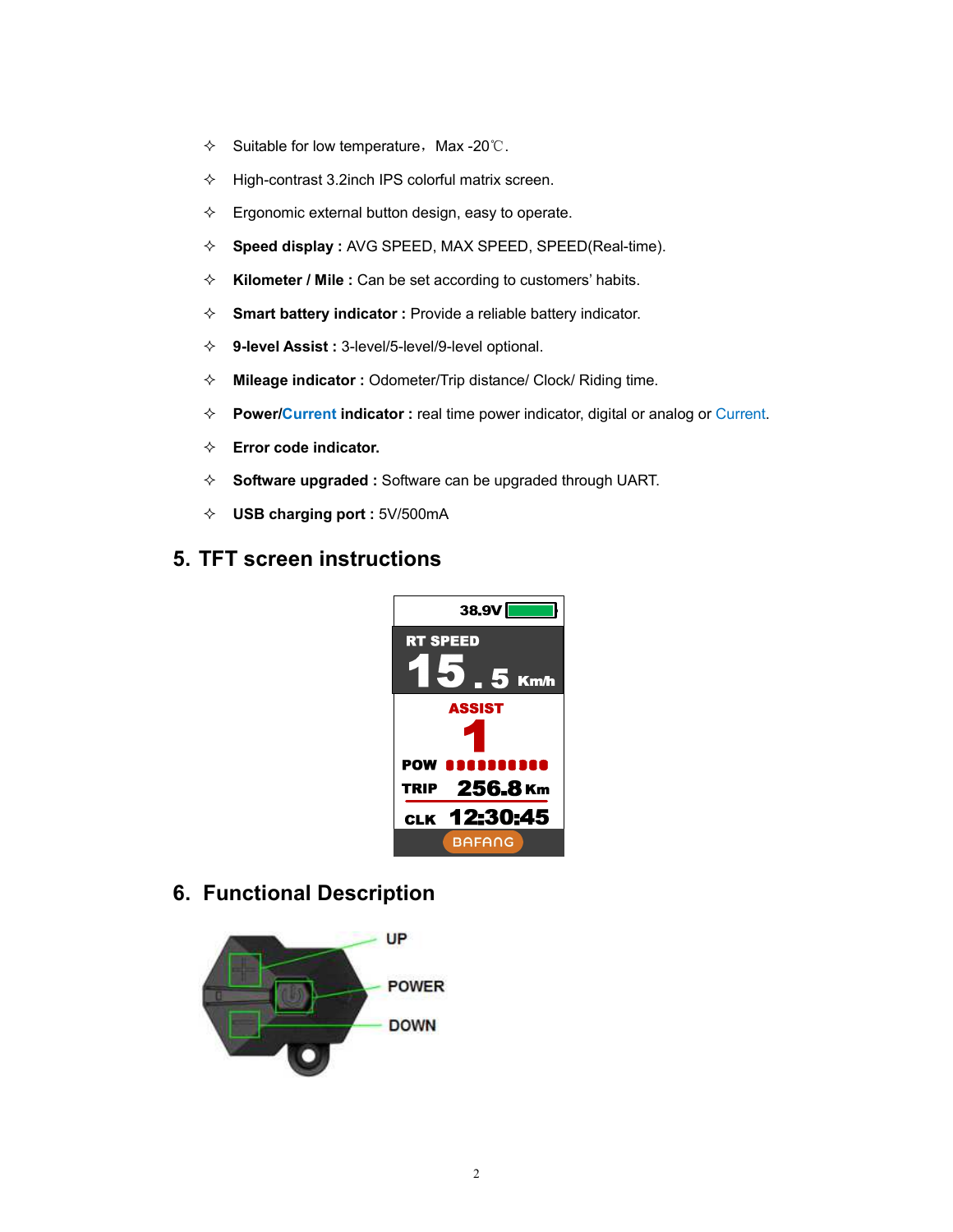### **7.1 Power On/Off**

Press and hold Power button for 1 second can turn on/off the display. The Display can automatically shut down when there is no operate & ride for X minutes (X could be 0~9).

\*If the display has been set password power on, you need to input the right password before start.

### **7.2 Assist level operating**

Short press UP/DOWN button can change the assist level. Top assist level is 9, 0 for neutral. Level quantities can be adjusted according to the customer requirements.



#### **7.3 Speed & Mileage mode switch**

Short press POWER button can change the speed and mileage mode, AVG SPEED->MAX SPEED->RT SPEED->ODO->RANGE->TIME->TRIP.



\*\*If there is no operation for 5 seconds, display will return Speed (Real-Time) display automatically.

### **7.4 Headlight/backlight On/Off**

Press and hold UP button for 1 second can turn on/off the headlight, and the scree will switch to the corresponding mode.

\*The motor does not work when the battery voltage is low, Display still can keep the headlight on for a while when E-bike is in riding.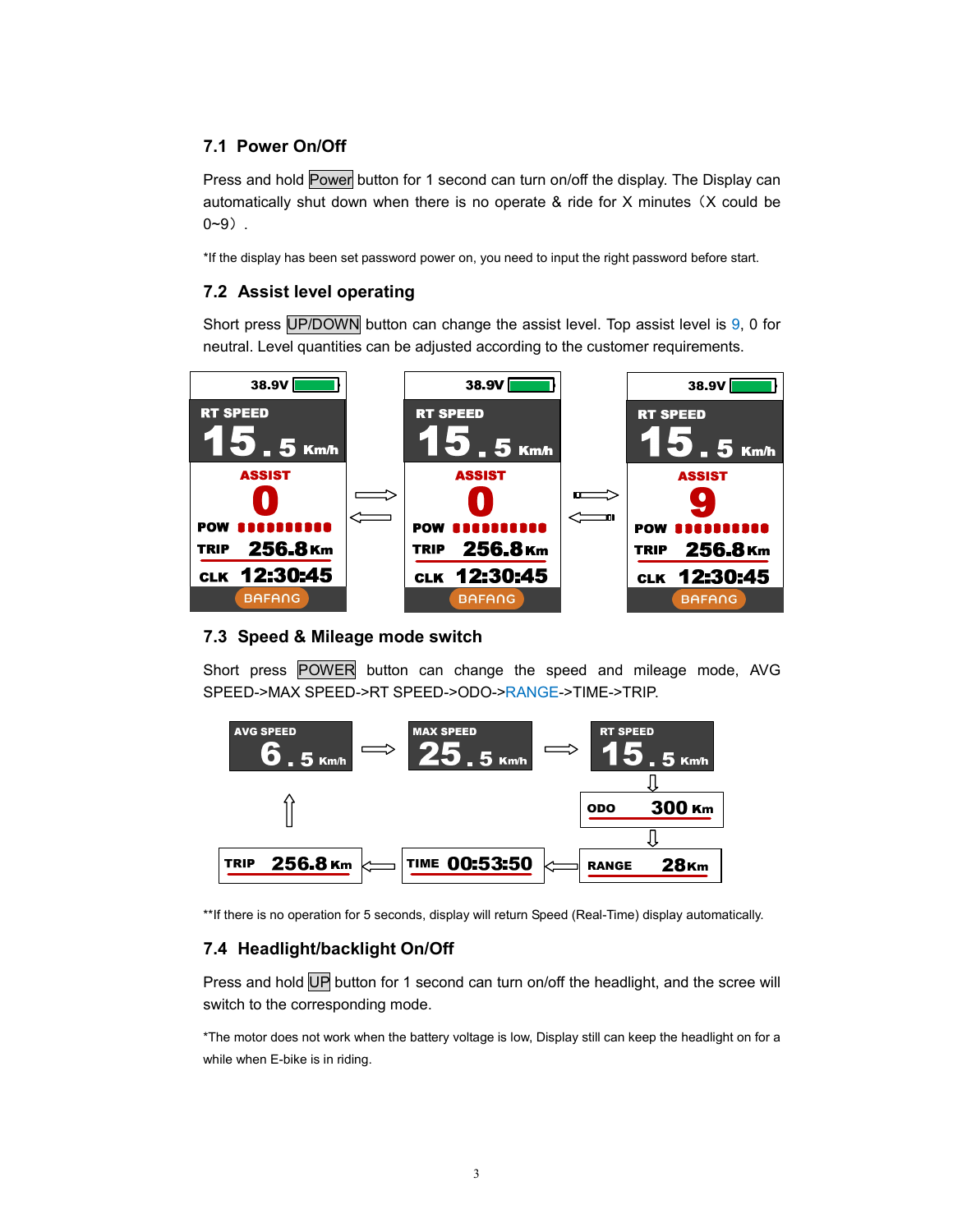

### **7.5 Walking mode (6km)**

Press and hold DOWN button for 2 second can get into walking mode, out of the mode when release the button.



\* This feature needs to be supported by controller.

#### **7.6 Data cleanup**

Press and hold UP & DOWN buttons together for 1 second can reset several temporary data, temporary data include **AVG Speed / MAX Speed / Trip / Time**.

\* These temporary data can't be erased by power off.

### **7. Parameter setting**

Double press POWER button (press interval less than 0.3 second) can get into setting menus, press UP/DOWN buttons to change the parameter setting, press POWER button can switch to next item. Double press POWER button will exit from menu.

\* Display will automatically quit menu when there is no operation for 30 seconds.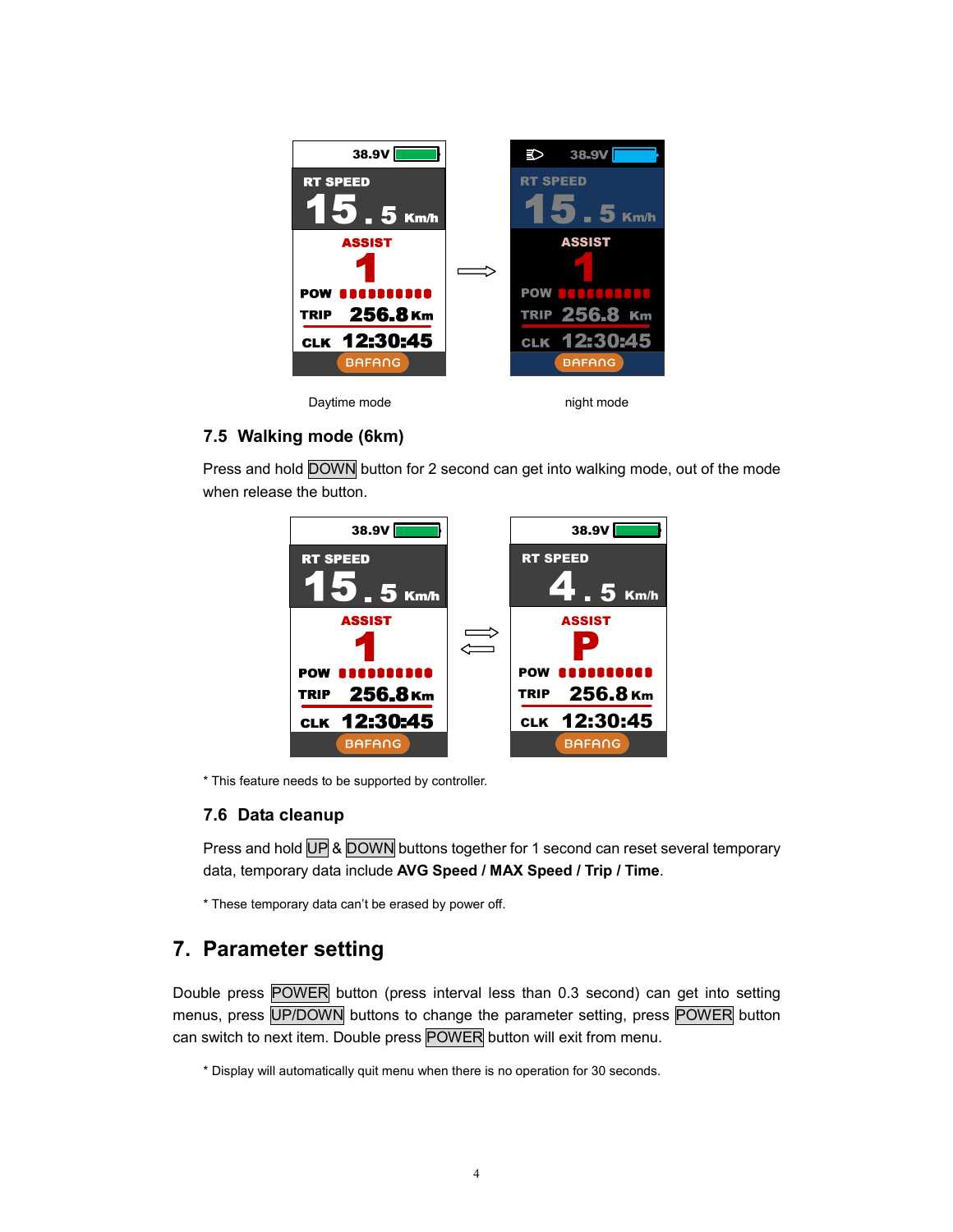- \* For safety reasons, display can't get into MENU when riding.
- \* Display will quit MENU when start riding.

The order of parameters are as follow.



**8.1 System** : Press Up / Down button to switch between Metric / Imperial.



**8.2 Brightness** : Press Up / Down button to change the brightness of the backlight, ׀ is darkness,׀׀׀׀׀ is brightness, default value is ׀.



**8.3 Auto off :** Press UP/DOWN button to change the auto power off time, from 1 to 9 or OFF, the number represent time (minutes) to shutdown, default value is 5 minutes.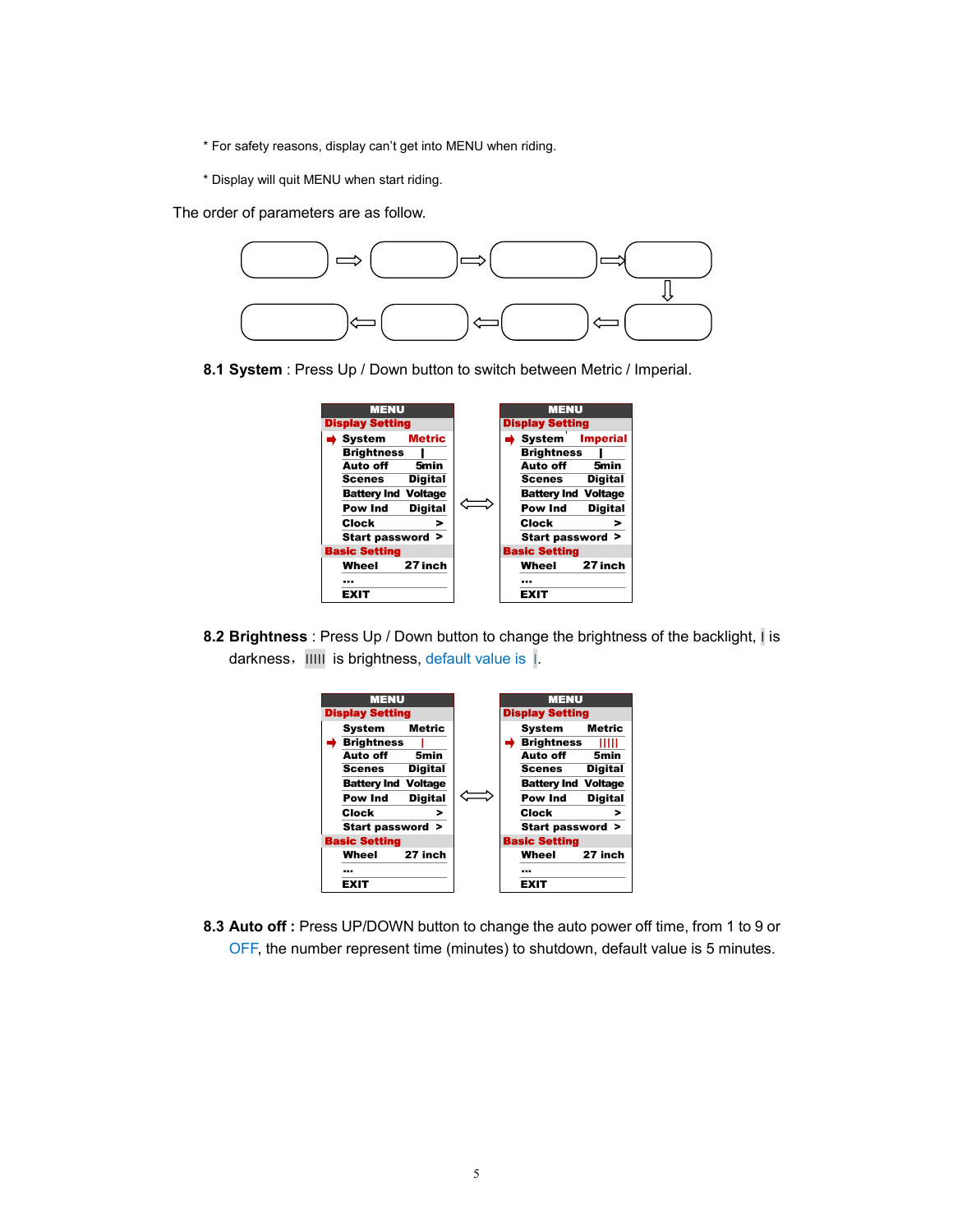

**8.4 Scenes** : Press UP/DOWN button to change the scenes, Digital / Analog.



\*Display only support Digital scenes for now, Analog scenes will be supported for future.

**8.5 Battery Ind** : Press UP/DOWN button to change the battery indicator, Voltage / Percentage / OFF.

\*Accurate percentage needs communication with battery.

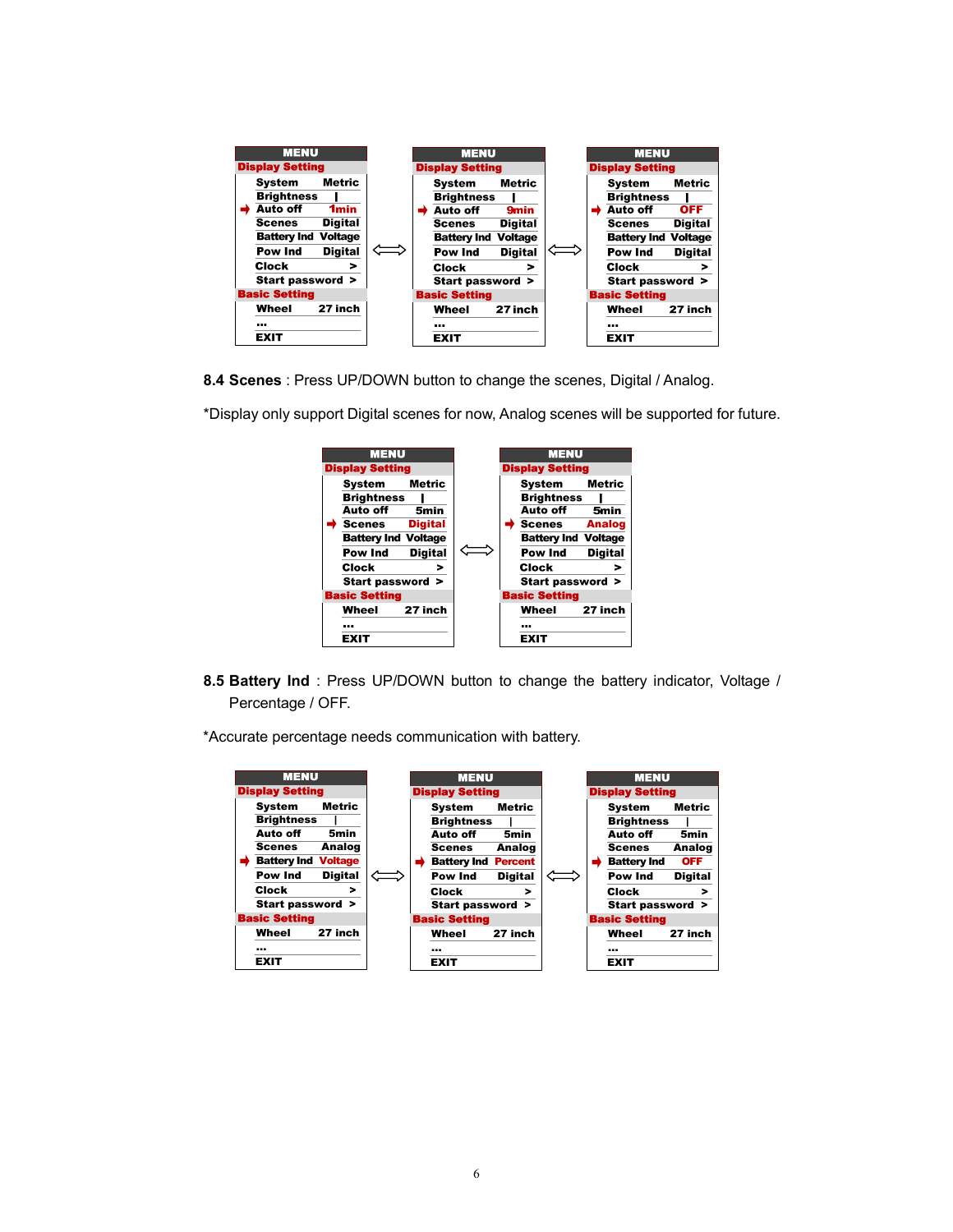

- **8.6 Pow Ind** : Press UP/DOWN button to change the Power indicator, Analog / Digital/Current.
- \* This data represent power output of the battery (not motor).



**8.7 Clock** : Clock setting, press POWER button get into the clock setting menu, press UP/DOWN button to set Year/Month/Day/Hour/Min/Sec.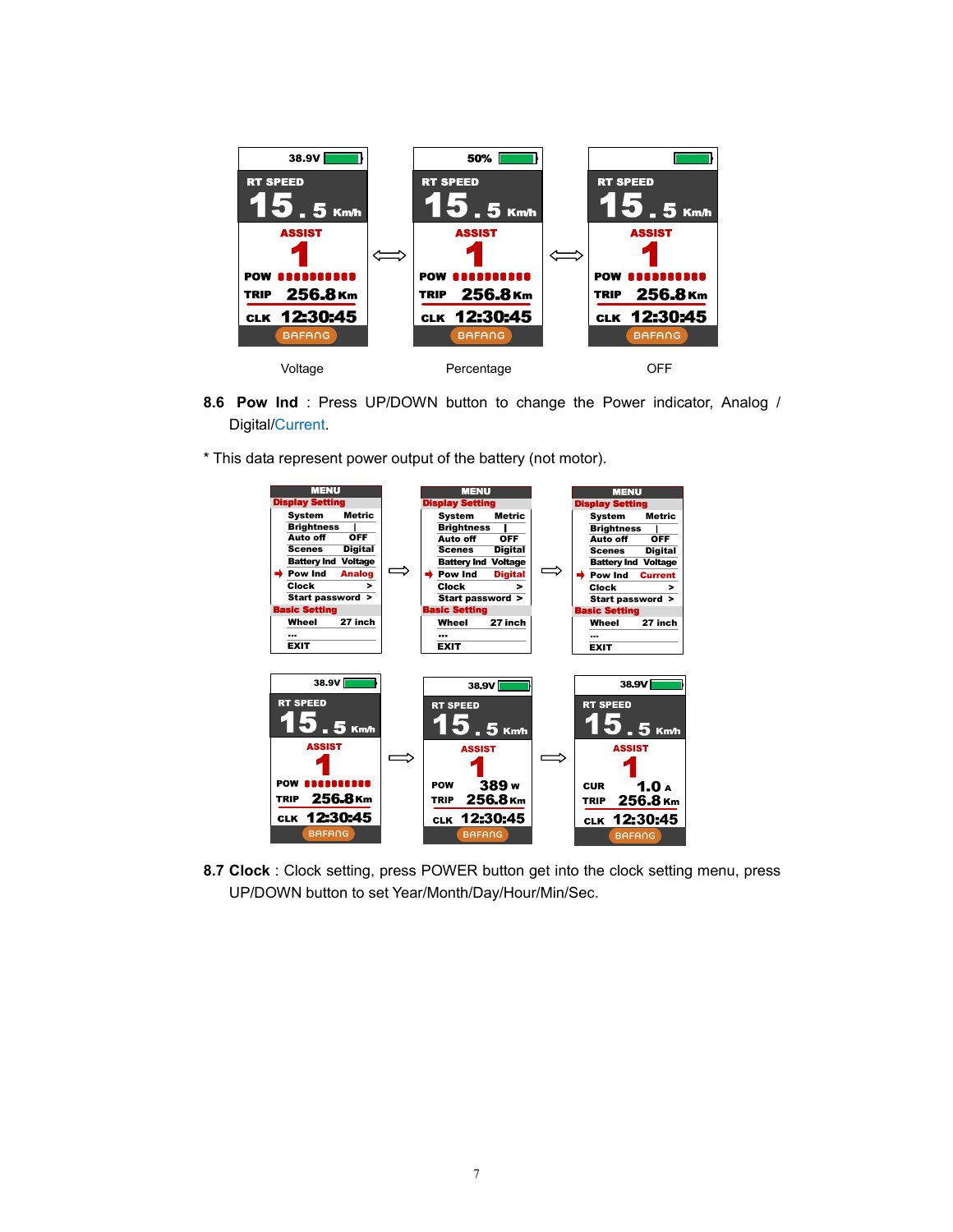

**8.8 Start password** : Press POWER button get into the password setting menu. If you had set Start input ON, you must input right password before power on, password is accorded to your setting.



 You need to input the right password before start with 30 seconds, display will power off automatically if the password was wrong.

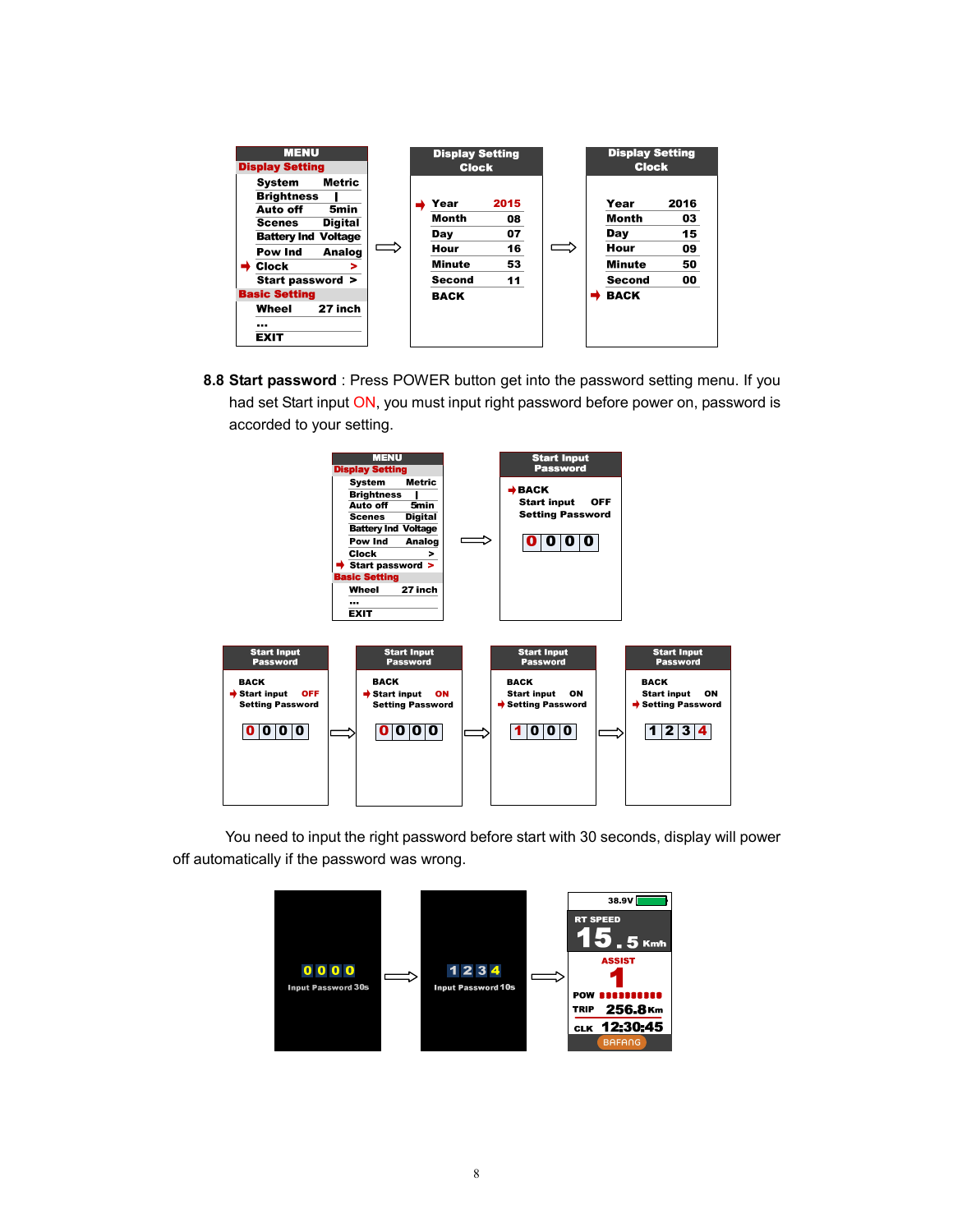#### **Basic Setting**



Whee \*Press DOWN button to move the red arrow to  $\overline{A}$ , press POWER button can show all items of the Basic Setting.

**8.9 Wheel** : Press UP/DOWN can change the wheel setting, optional wheel diameter is 16/18/20/22/24/26/27/27.5/28/29/30/31 inch, 51cm~255cm represent wheel circumference (this needs controller support).



**8.10 Battery** : Press UP/DOWN will change battery voltage setting, optional value is 24V/36V/48V/UBE, UBE means user define value.



**8.11 Advance setting** : Press POWER button can get into the advance setting menu, default password is '1919'.

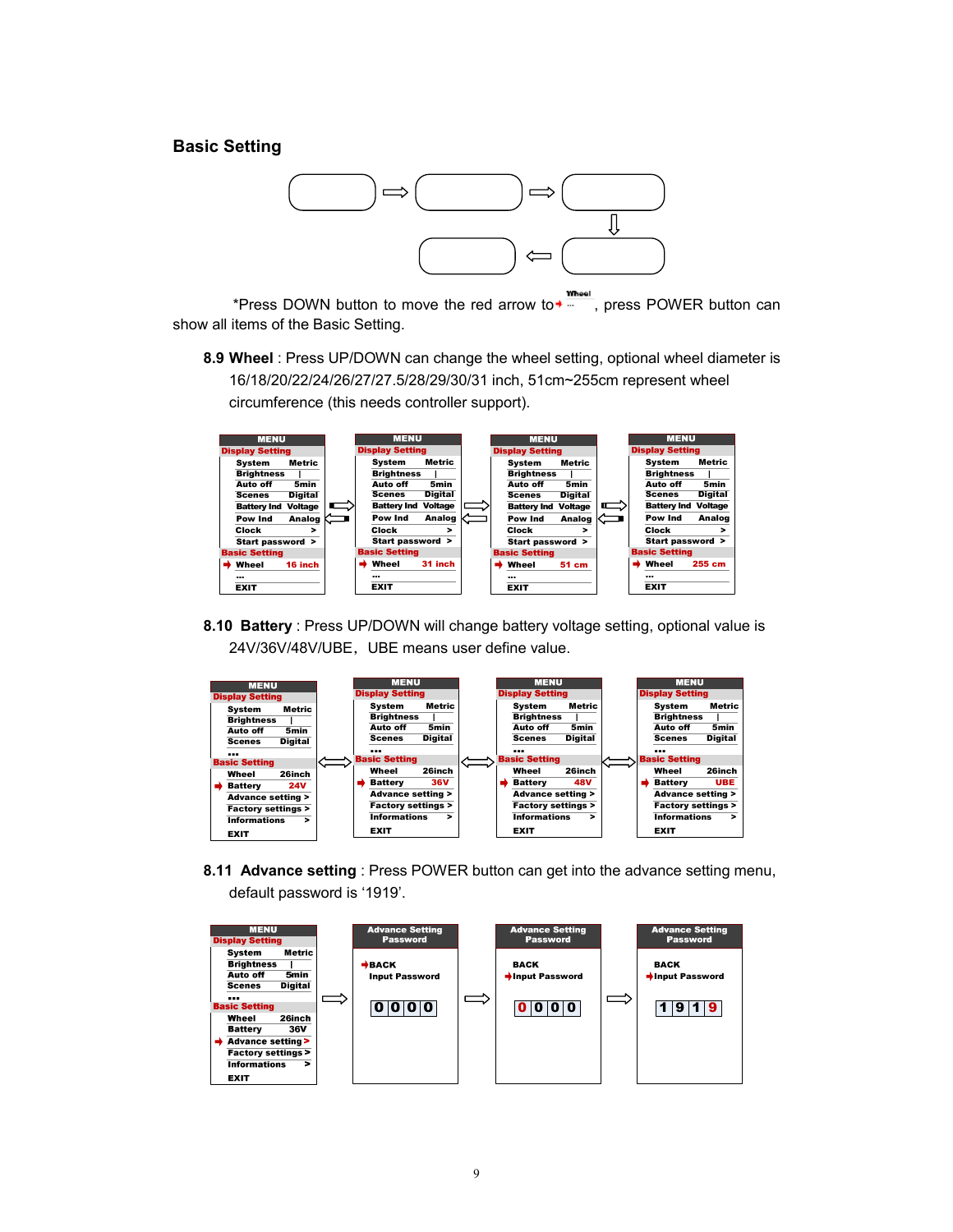

**8.12 Speed limit** : Press UP/DOWN will change speed limit, range 10km/h~45km/h. Default value is 25km/h.



\*Speed limit and current limit are restricted by controller and motor.

**8.13 Assist levels** : This parameter can customize assist levels, options are 3/5/9/UBE, UBE represent factory default settings.



**8.14 Error code** : Display the last 10 times error code.

| <b>Advance Setting</b><br>Speed limit 25km/h<br>Assist levels<br>5<br>Error code |                |  |  |  |
|----------------------------------------------------------------------------------|----------------|--|--|--|
| 04 09 11 21 08                                                                   |                |  |  |  |
|                                                                                  | 30 24 12 23 07 |  |  |  |
|                                                                                  |                |  |  |  |
| BACK                                                                             |                |  |  |  |
| EXIT                                                                             |                |  |  |  |

**8.15 Factory setting** : Press POWER button enter Restore Factory settings item, set YES will restore all parameter to factory settings.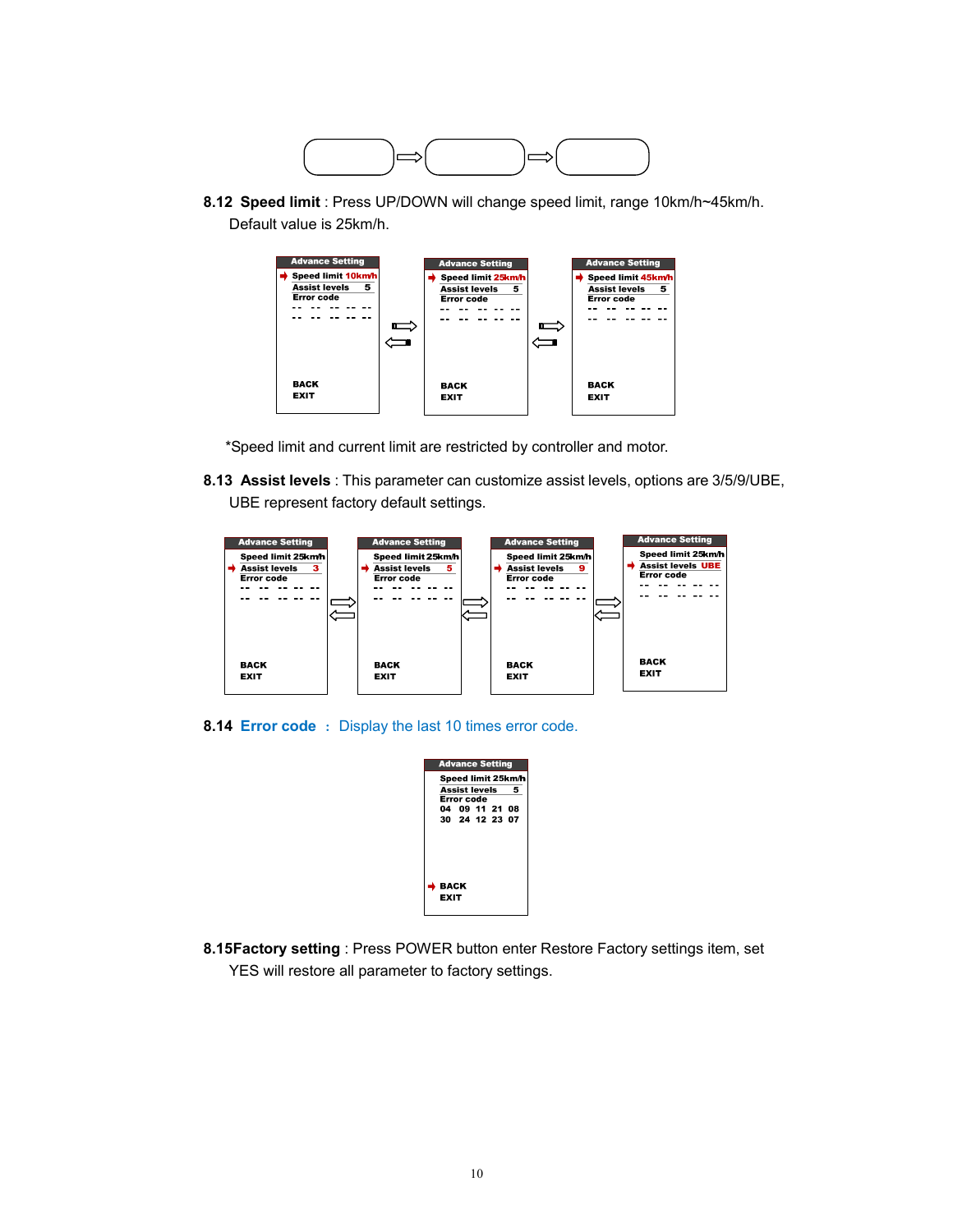# **8. Error Code define**

850C can show warning message, **icon shows on the screen, and show error code at** the bottom of the screen, error code from  $04 \sim 30$ , definition see the table below.

| NO.            | Error<br>Code | <b>Error description</b>         | <b>Handle</b>                                |  |  |
|----------------|---------------|----------------------------------|----------------------------------------------|--|--|
| 3              | 0x04          | 转把没有归位 (停在高位处)                   |                                              |  |  |
|                |               | Turn to no homing                |                                              |  |  |
| $\overline{4}$ | 0x05          | 转把故障                             | Check turn to connect.                       |  |  |
|                |               | Turn error                       |                                              |  |  |
| 6              | 0x07          | 过电压保护                            |                                              |  |  |
|                |               | Overvoltage protection           |                                              |  |  |
| $\overline{7}$ | 0x08          | 电机霍尔信号线故障                        |                                              |  |  |
|                |               | Motor hall signal wire error     |                                              |  |  |
| 8              | 0x09          | 电机相线故障                           | <b>Check</b><br>three-phase<br>line<br>power |  |  |
|                |               | three-phase power error          | connection                                   |  |  |
| 9              | 0x10          | 控制器温度高已达到保护点                     |                                              |  |  |
|                |               | High controller temperature      |                                              |  |  |
|                | 0x11          | 控制器温度传感器故障                       |                                              |  |  |
| 10             |               | Controller temperature sensor    |                                              |  |  |
|                |               | error                            |                                              |  |  |
| 11             | 0x12          | <b>Current sensor error</b>      |                                              |  |  |
| 12             | 0x13          | 电池内温度故障                          | Check the battery                            |  |  |
|                |               | <b>Battery temperature error</b> |                                              |  |  |
| 13             | 0X14          | 电机内温度传感器故障                       |                                              |  |  |
|                |               | Battery temperature sensor error |                                              |  |  |
| 13             | 0x21          | 速度传感器故障                          |                                              |  |  |
|                |               | speed sensor error               |                                              |  |  |
| 14             | 0x22          | BMS 通讯故障                         |                                              |  |  |
|                |               | <b>BMS</b> error                 |                                              |  |  |
| 15             | 0x23          | 大灯故障                             |                                              |  |  |
|                |               | <b>LAMP</b> error                |                                              |  |  |
| 16             | 0x24          | 大灯传感器故障                          |                                              |  |  |
|                |               | <b>LAMP</b> sensor error         |                                              |  |  |
| 17             | 0x25          | 力矩传感器力矩信号故障                      |                                              |  |  |
|                |               | Torque sensor torque<br>signal   |                                              |  |  |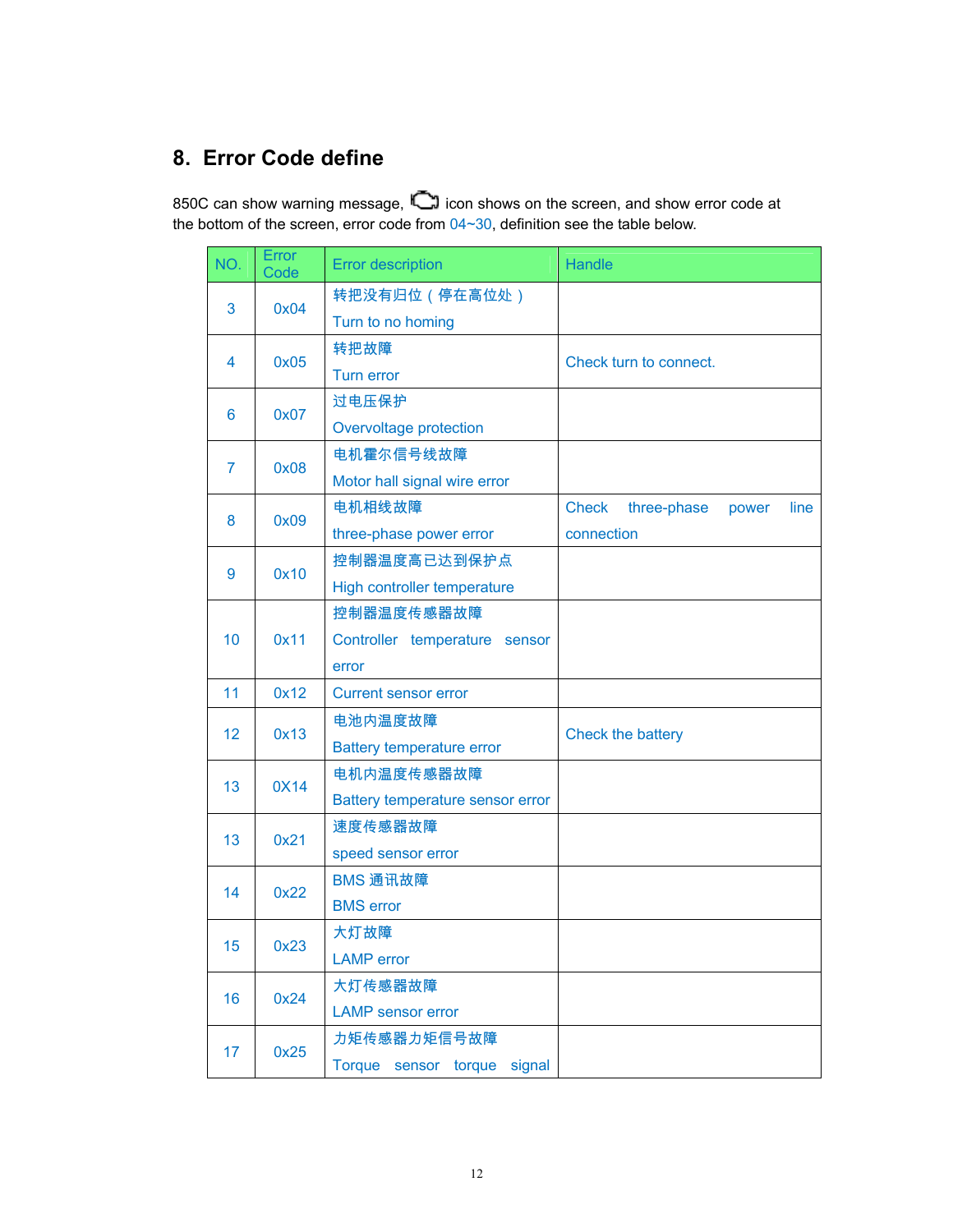|    |      | error                        |  |
|----|------|------------------------------|--|
| 18 | 0x26 | 力矩传感器速度故障                    |  |
|    |      | Torque sensor speed<br>error |  |
| 19 | 0x30 | 通讯故障                         |  |
|    |      | <b>Communication error</b>   |  |



## **9. Assembly instructions**

Please pay attention to the screw's torque value, damaged caused by excessive torque is not within the scope of the warranty.

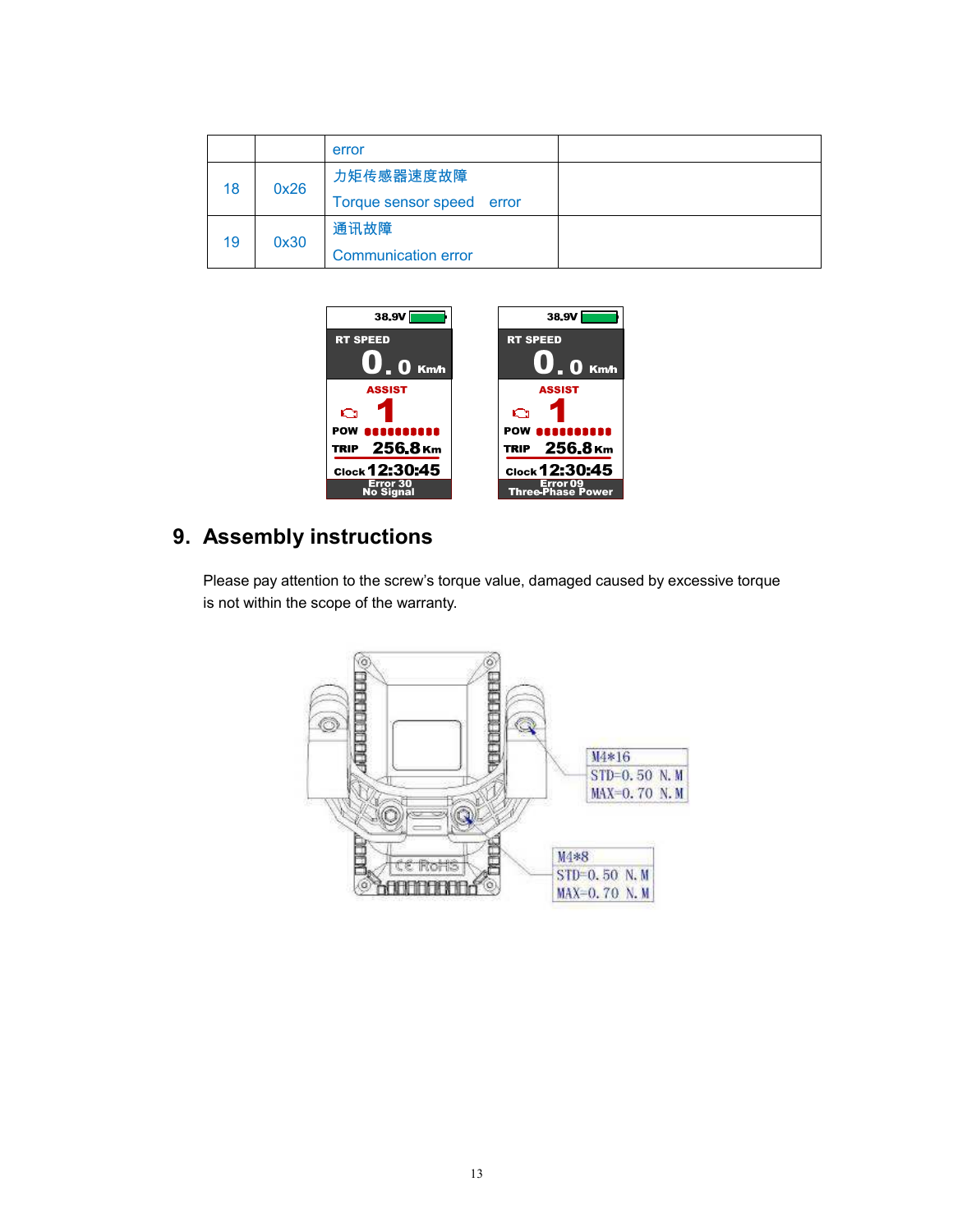

There are 2 directions for the clamp installation, forward or backward.



Clamps suit for 3 size of handlebar, 31.8mm, 25.4mm, 22.2mm, there are transfer rings for 25.4mm and 22.2mm, transfer ring must be assembled with the special directions, pay attention to the green arrow below.



## **10. Connector descriptions**